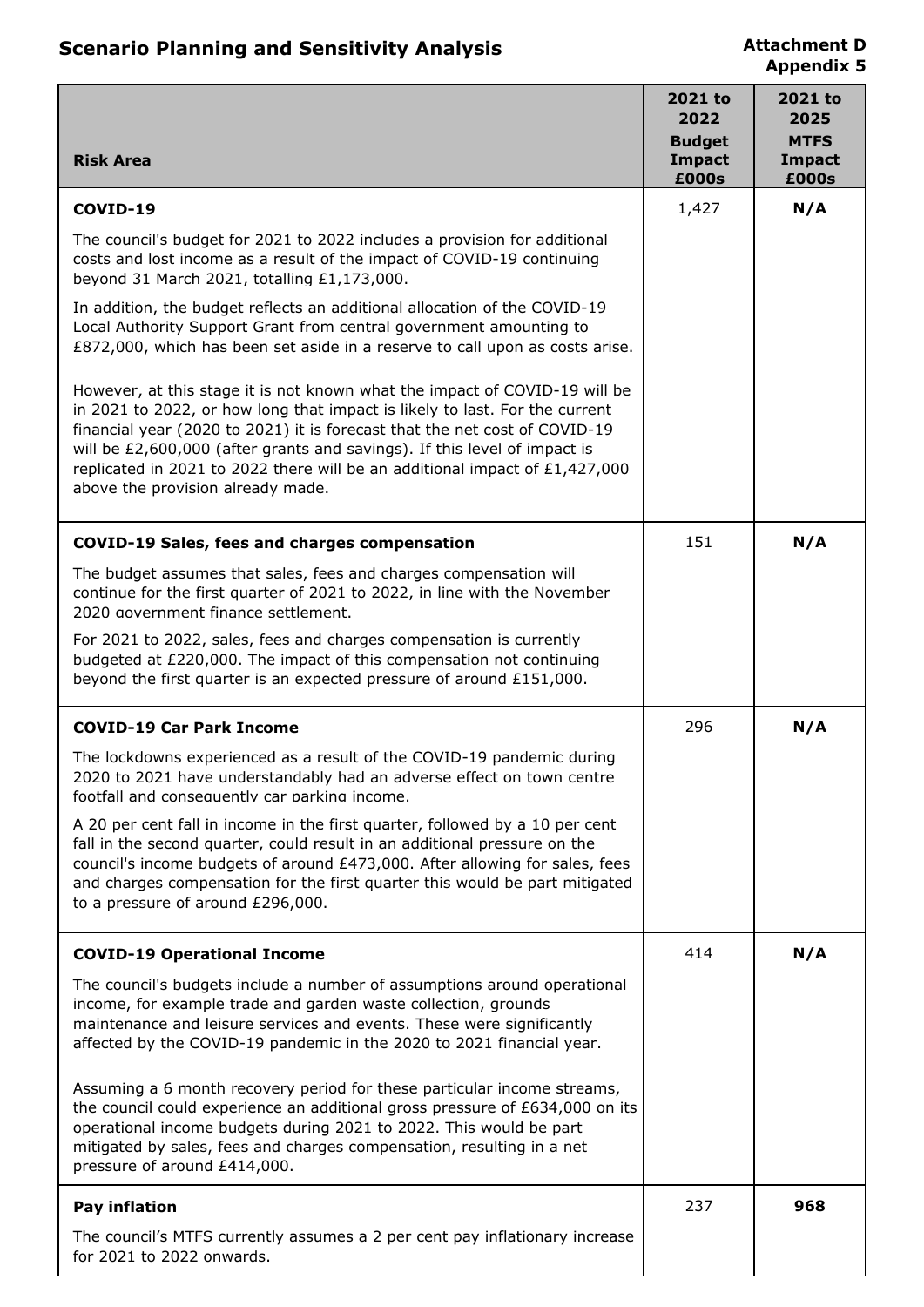|                                                                                                                                                                                                              | 2021 to<br>2022                         | 2021 to<br>2025                       |
|--------------------------------------------------------------------------------------------------------------------------------------------------------------------------------------------------------------|-----------------------------------------|---------------------------------------|
| <b>Risk Area</b>                                                                                                                                                                                             | <b>Budget</b><br><b>Impact</b><br>£000s | <b>MTFS</b><br><b>Impact</b><br>£000s |
| An annual 1 per cent increase in pay inflation over what is already assumed<br>in the MTFS would result in an additional £968,000 pressure on the council's<br>finances.                                     |                                         |                                       |
| <b>Employer's pensions - contribution rate</b>                                                                                                                                                               | 211                                     | 870                                   |
| The council's MTFS currently assumes a 32.3 per cent employer's pension<br>contribution for all years.                                                                                                       |                                         |                                       |
| An increase of 1 per cent to the contribution rate on top of that already<br>budgeted would result in an additional pressure of £870,000 on the council's<br>MTFS.                                           |                                         |                                       |
| <b>Employer's pensions - take-up</b>                                                                                                                                                                         | 143                                     | 585                                   |
| Pension costs budgeted in the MTFS reflect the actual level of staff currently<br>opting into the superannuation scheme.                                                                                     |                                         |                                       |
| An increase in opt-in levels of 2 per cent would result in an additional<br>pressure of £585,000 across the MTFS.                                                                                            |                                         |                                       |
| <b>Council tax collection</b>                                                                                                                                                                                | 102                                     | 408                                   |
| The level of council tax receipts in the MTFS are based upon collection rates<br>of 98 per cent for council tax and 85 per cent for the additional income<br>generated from changes to the discounts scheme. |                                         |                                       |
| A fall of 1 per cent in each of these collection rates would have a<br>detrimental effect of £408,000 across the council's MTFS.                                                                             |                                         |                                       |
| <b>Housing benefit subsidy</b>                                                                                                                                                                               | 291                                     | 1,114                                 |
| The MTFS currently assumes a 99 per cent subsidy rate for rent allowance<br>payments and a 62 per cent subsidy rate for rent rebates within the<br>budaets.                                                  |                                         |                                       |
| A 1 per cent reduction in these subsidy rates for the council for each year<br>would result in an additional £1,114,000 pressure on the council's MTFS<br>position.                                          |                                         |                                       |
| <b>Interest receipt rates</b>                                                                                                                                                                                | 45,000                                  | 180,000                               |
| The council's current assumption around interest receipts is 0.25 per cent<br>for each year of the MTFS.                                                                                                     |                                         |                                       |
| A 0.25 per cent reduction would result in approximately £180,000 pressure<br>on the council's MTFS.                                                                                                          |                                         |                                       |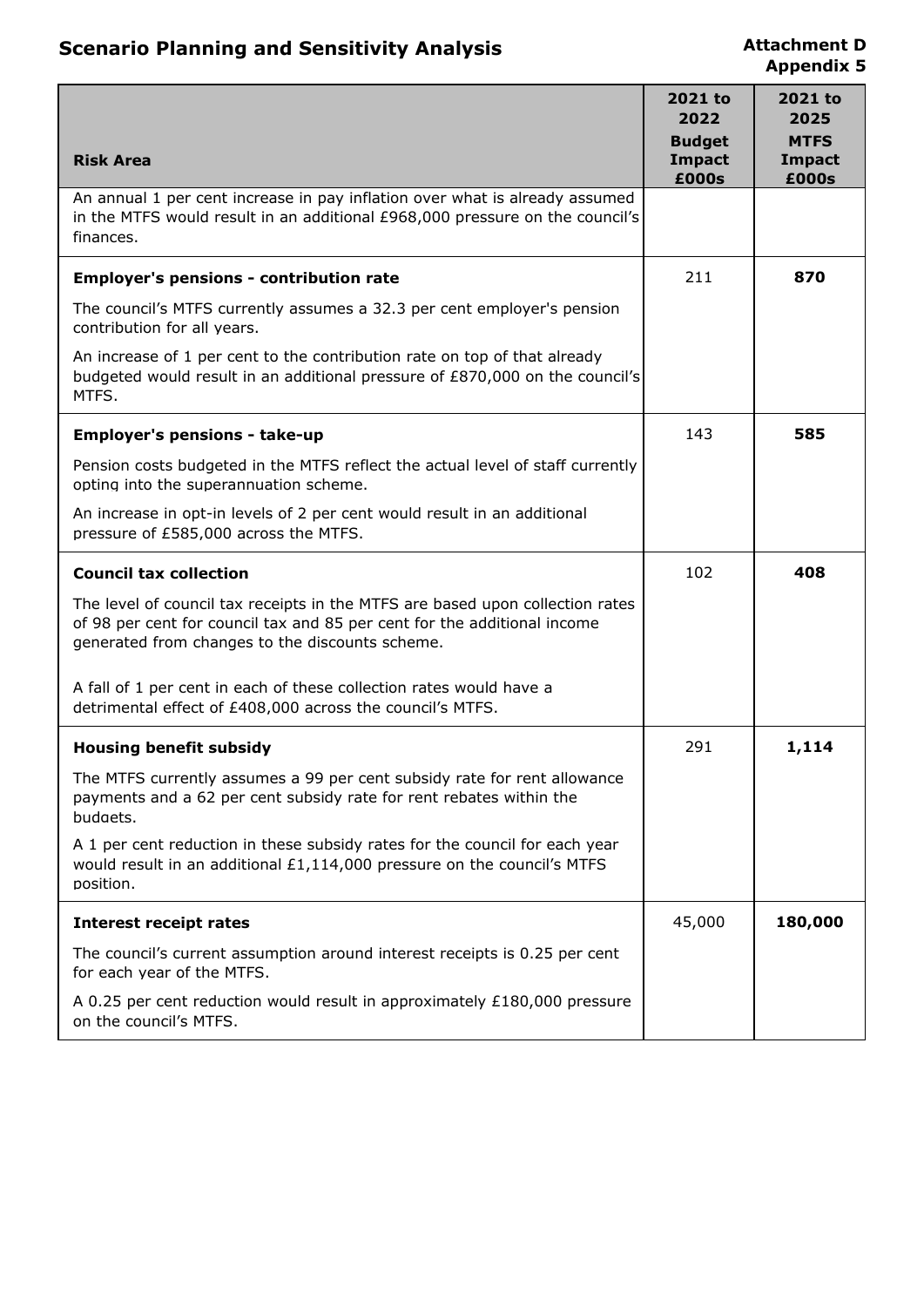|                                                                                                                                                                                                                                                                                                                                                                                                                                     | 2021 to<br>2022                         | 2021 to<br>2025                       |
|-------------------------------------------------------------------------------------------------------------------------------------------------------------------------------------------------------------------------------------------------------------------------------------------------------------------------------------------------------------------------------------------------------------------------------------|-----------------------------------------|---------------------------------------|
| <b>Risk Area</b>                                                                                                                                                                                                                                                                                                                                                                                                                    | <b>Budget</b><br><b>Impact</b><br>£000s | <b>MTFS</b><br><b>Impact</b><br>£000s |
| <b>Homeless Prevention and Rough Sleeping Grants</b>                                                                                                                                                                                                                                                                                                                                                                                | $\mathbf{0}$                            | 3,769                                 |
| The council's budgets currently assume a continuation of the Homeless<br>Prevention and Rough Sleeping Initiative Grants across the term of its<br>MTFS. These grants provide a significant source of funding as part of the<br>council's approach to homelessness and rough sleeping, and the reduction<br>or discontinuation of either of these would result in additional financial<br>pressures on the overall budget position. |                                         |                                       |
| At the time of writing the Homeless Prevention Grant has been confirmed<br>for 2021 to 2022, and assumptions totalling just under £2 million are<br>included from 2022 to 2025. The council is yet to receive confirmation of<br>the Rough Sleeping Grant, and has assumed £1.8 million for the full term of<br>the MTFS.                                                                                                           |                                         |                                       |
| <b>Borrowing costs - interest</b>                                                                                                                                                                                                                                                                                                                                                                                                   | 415                                     | 1,646                                 |
| The MTFS includes borrowing costs (interest) amounting to £2,160,900 in<br>2021 to 2022 to fund the ambitious project agenda (£8,569,800 across the<br>MTFS).                                                                                                                                                                                                                                                                       |                                         |                                       |
| If the interest rates assumed increase by 0.5 per cent, there will be an<br>additional pressure of £1,646,000.                                                                                                                                                                                                                                                                                                                      |                                         |                                       |
| Operational capacity - waste and street scene                                                                                                                                                                                                                                                                                                                                                                                       | $\overline{0}$                          | 648                                   |
| The MTFS currently assumes consistent assumptions around inflation on<br>current levels of operational staffing and equipment. To date the Waste and<br>Street Scene team have been able to absorb growth requirements within<br>current capacity, however this will become more challenging in the future as<br>the nonulation increases                                                                                           |                                         |                                       |
| An additional 5,000 households in the district would necessitate the<br>requirement for an additional household waste and recycling round, plus<br>associated street cleansing and grounds maintenance. The revenue<br>implication of this is around £216,000 a year for staffing and associated<br>supplies and services, plus around £250,000 one-off capital requirements<br>for vehicles.                                       |                                         |                                       |
| It is anticipated that the service can accommodate growth in the district for<br>2021 to 2022, so the potential MTFS impact has been assessed based on<br>$10112 + 2012$ that is fax $2 \text{ times}$                                                                                                                                                                                                                              |                                         |                                       |
| <b>Planning income</b>                                                                                                                                                                                                                                                                                                                                                                                                              | 186                                     | 748                                   |
| The council's building control and planning application fees have been set to<br>reflect actual levels currently being achieved. There is, however, a risk that<br>the desired levels of income may not be achieved.                                                                                                                                                                                                                |                                         |                                       |
| If planning income levels were to drop by 10 per cent, this would have a<br>£748,000 detrimental impact on the council's MTFS.                                                                                                                                                                                                                                                                                                      |                                         |                                       |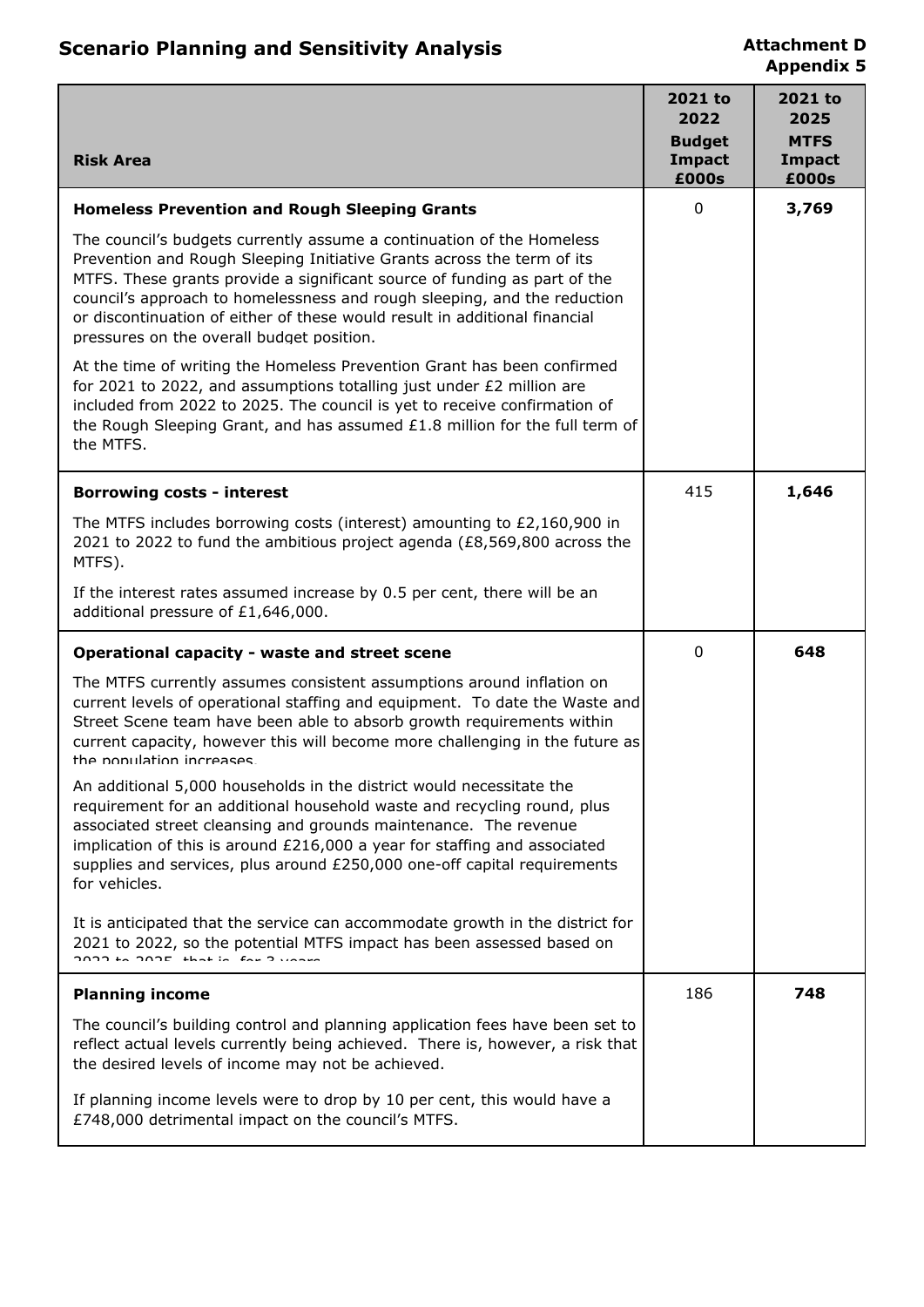|                                                                                                                                                                                                                                                                                                                                                                                                                                                              | 2021 to<br>2022                         | 2021 to<br>2025                       |
|--------------------------------------------------------------------------------------------------------------------------------------------------------------------------------------------------------------------------------------------------------------------------------------------------------------------------------------------------------------------------------------------------------------------------------------------------------------|-----------------------------------------|---------------------------------------|
| <b>Risk Area</b>                                                                                                                                                                                                                                                                                                                                                                                                                                             | <b>Budget</b><br><b>Impact</b><br>£000s | <b>MTFS</b><br><b>Impact</b><br>£000s |
| <b>Land Charges income</b>                                                                                                                                                                                                                                                                                                                                                                                                                                   | $\mathbf{0}$                            | 175                                   |
| With effect from 2022/23, the Local Land Charges 1 (LLC1) search income<br>will be transferred to Her Majesty's Land Registry (HMLR), although the<br>work required to produce the information will remain with West Suffolk<br>Council.                                                                                                                                                                                                                     |                                         |                                       |
| It is anticipated that this could result in a 20 per cent reduction in Land<br>Charges income, which would create an additional £175,000 pressure on<br>the council's MTFS.                                                                                                                                                                                                                                                                                  |                                         |                                       |
| <b>Contract price rises</b>                                                                                                                                                                                                                                                                                                                                                                                                                                  | 21                                      | 149                                   |
| The council's MTFS currently allows for no inflationary increase in respect of<br>inflationary rises or indexation in respect of certain contracts, for example<br>facilities management.                                                                                                                                                                                                                                                                    |                                         |                                       |
| Allowing a 5 per cent price increase would result in an additional pressure of<br>around £149,000 across the council's MTFS.                                                                                                                                                                                                                                                                                                                                 |                                         |                                       |
| <b>Industrial unit rental income</b>                                                                                                                                                                                                                                                                                                                                                                                                                         | 547                                     | 2,187                                 |
| The council's MTFS currently allows for no inflationary increase in industrial<br>unit and shop rental income.                                                                                                                                                                                                                                                                                                                                               |                                         |                                       |
| If income from rents falls by 10% this would put an additional $£2,187,000$<br>pressure on the MTFS.                                                                                                                                                                                                                                                                                                                                                         |                                         |                                       |
| <b>Business rate retention - amount collectable</b>                                                                                                                                                                                                                                                                                                                                                                                                          | 290                                     | 1,170                                 |
| The business rates retention scheme commenced from 1 April 2013. Under<br>the scheme, the council benefits from a proportion of the additional<br>business rates generated through economic growth in its area. Conversely<br>the risks inherent in such a scheme have now been passed down to local<br>authorities and as such the council could suffer from an economic decline or<br>the cessation of business from one of its major business ratepayers. |                                         |                                       |
| A 1 per cent decrease in the business rates collectable across the district<br>would result in additional pressure on the MTFS of around £290,000 per<br>vear.                                                                                                                                                                                                                                                                                               |                                         |                                       |
| <b>Business rate retention - multiplier</b>                                                                                                                                                                                                                                                                                                                                                                                                                  | 0                                       | 231                                   |
| The business rate retention multiplier is set centrally and is increased<br>annually by the September CPI figures (0.55 per cent as at September<br>2020). The MTFS assumption for 2022 to 2025 has also been set at 0.55<br>ner cent.                                                                                                                                                                                                                       |                                         |                                       |
| A 0.5 per cent reduction in the CPI below the rates assumed would result in<br>an additional pressure of £231,000 for the period 2022 to 2025.                                                                                                                                                                                                                                                                                                               |                                         |                                       |